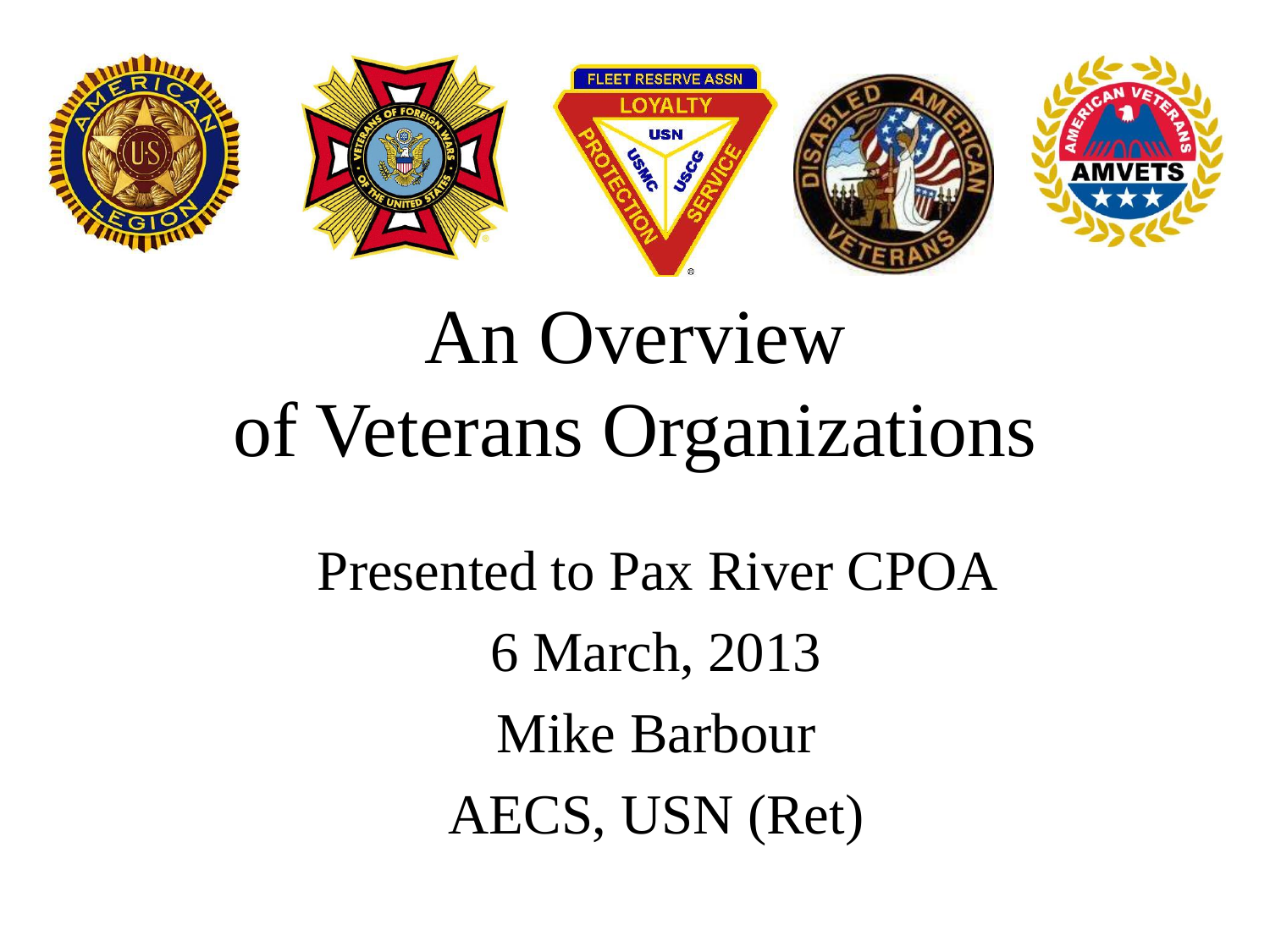## Definition of a Veteran



- According to http://www.merriam[webster.com/dictionar](http://www.merriam-webster.com/dictionary/veteran) y/veteran a veteran is defined as:
- An old soldier of long service;
- A former member of the armed forces.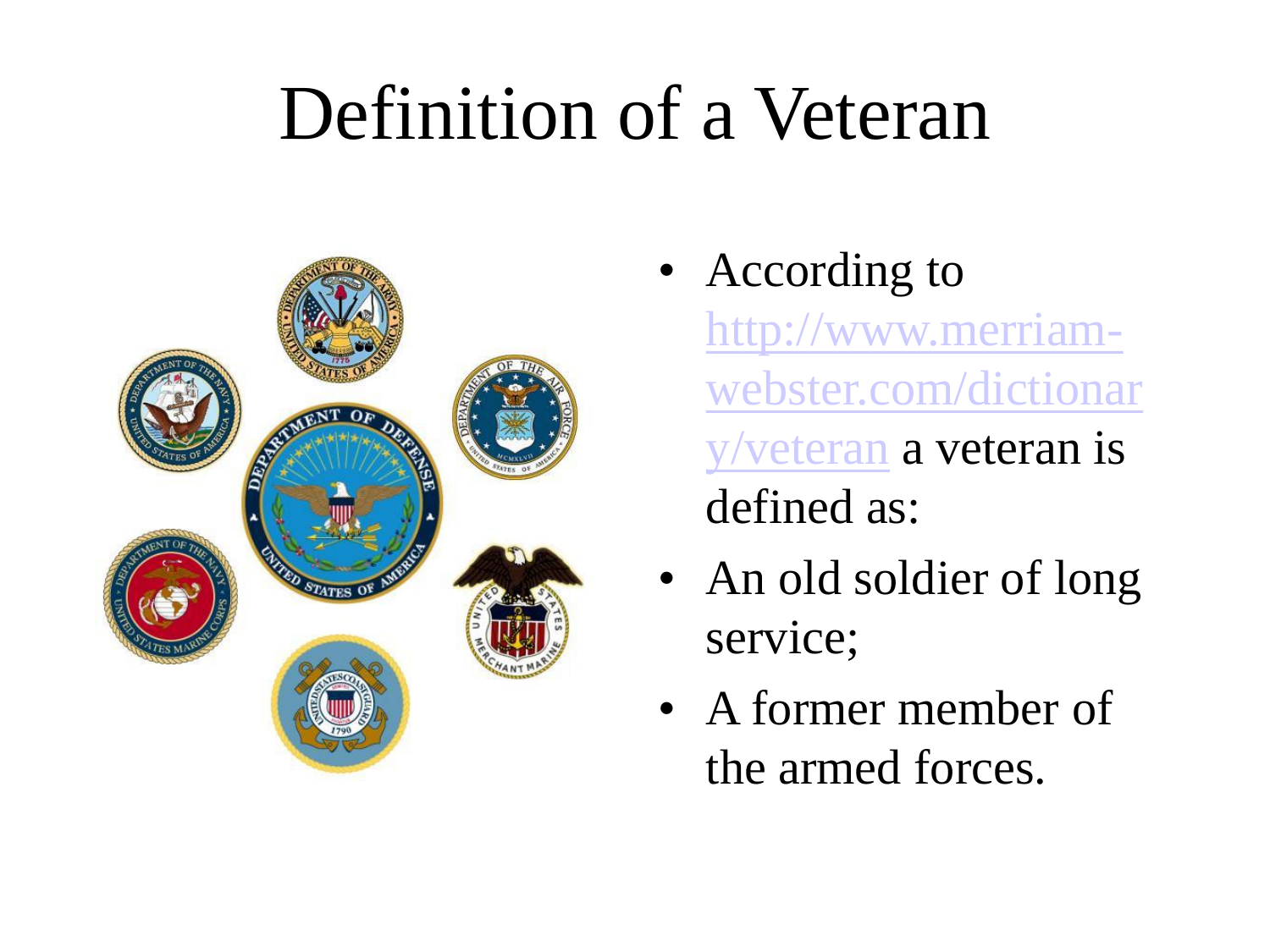# Veterans Organizations in St. Mary's County

#### **The American Legion Southern Maryland Post 221**

P. O. Box 98 21690 Colton's Point Rd Avenue, MD 20680 Phone: (301) 769-4569 <http://alpost221.webs.com/>

#### **The American Legion Ridge Post 255**

P. O. Box 237 13390 Point Lookout Rd Ridge, MD 20680 Phone: (301) 872-5349 <http://mysite.verizon.net/legion255/>

#### **Veterans of Foreign Wars Post 2632**

23282 Three Notch Rd P.O. Box 86 California, MD 20619 301-862-3247 <http://vfwpost2632.com/> **Fleet Reserve Association, Branch 93** P.O. Box 93 Patuxent River, MD 20670 (301) 863-8291 <http://somd.com/Detailed/1161.php>

#### **Disabled American Veterans** St. Mary's DAV #26 PO Box 309 Hollywood, MD 20636 **Ph:** 301- 373-4927 [md26mail@davfrat.org](mailto:md26mail@davfrat.org)

#### **AMVETS Post 13 (Waldorf)**

2310 Old Washington Road Waldorf, MD 20601 301-645-6331

<http://www.amvets-md.org/>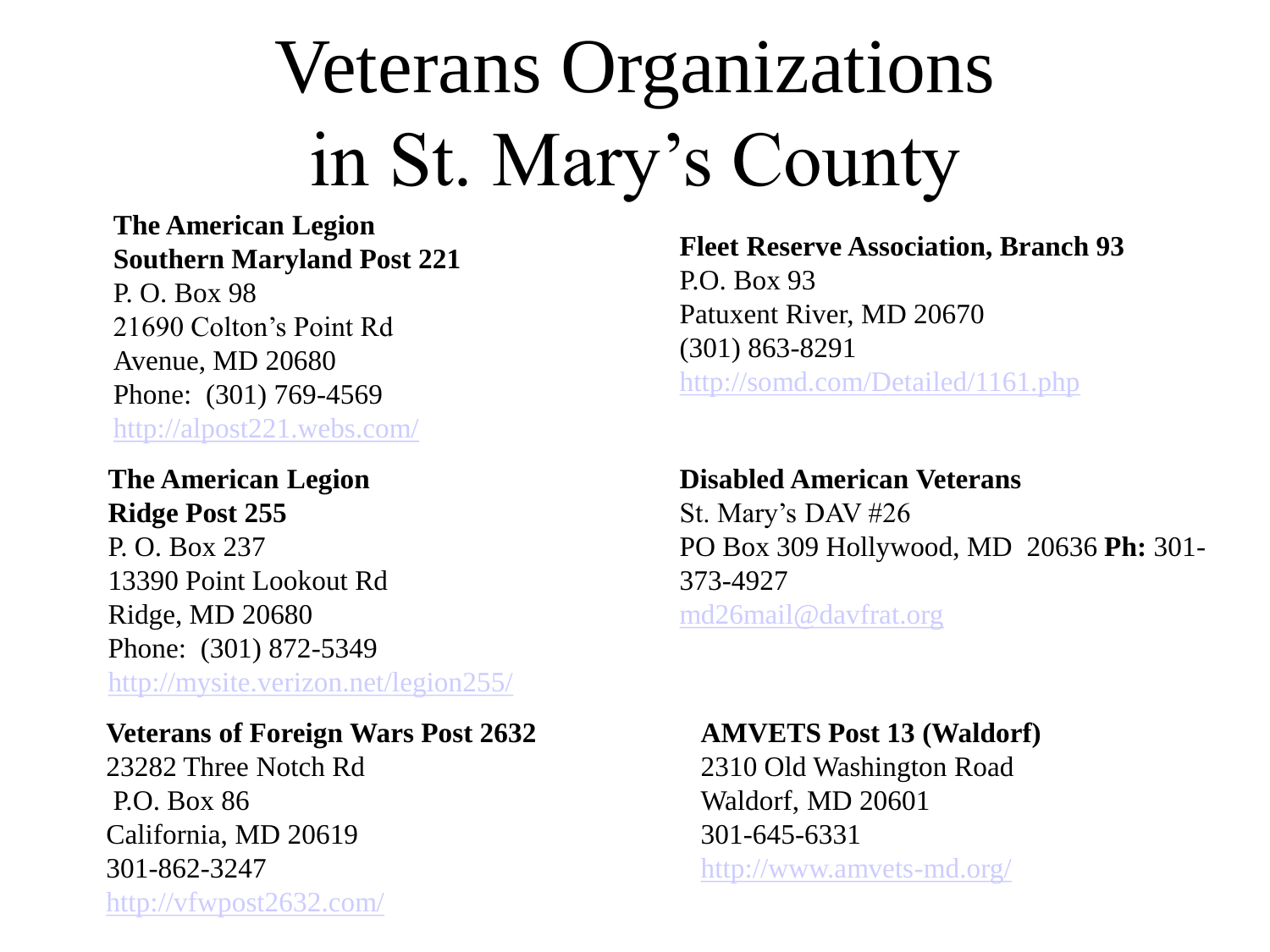### Veterans Organizations - Locations

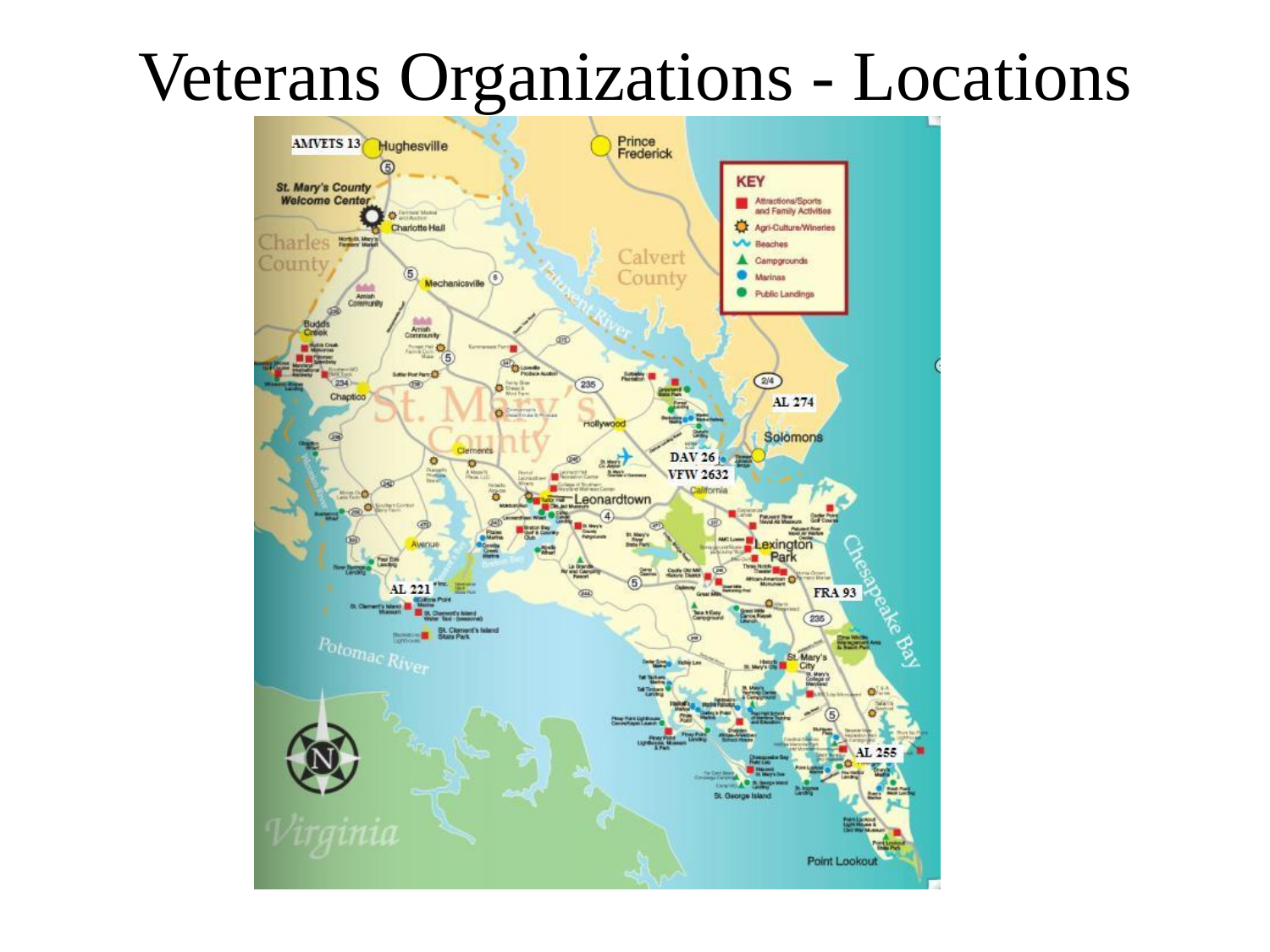## What is The American Legion?



The American Legion was chartered and incorporated by Congress in 1919 as a patriotic veterans organization devoted to mutual helpfulness. It is the nation's largest veterans service organization, committed to mentoring youth and sponsorship of wholesome programs in our communities, advocating patriotism and honor, promoting strong national security, and continued devotion to our fellow service members and veterans. Focusing on service to veterans, service members, and communities, The American Legion currently has about 2.4 million members in 14,000 posts worldwide.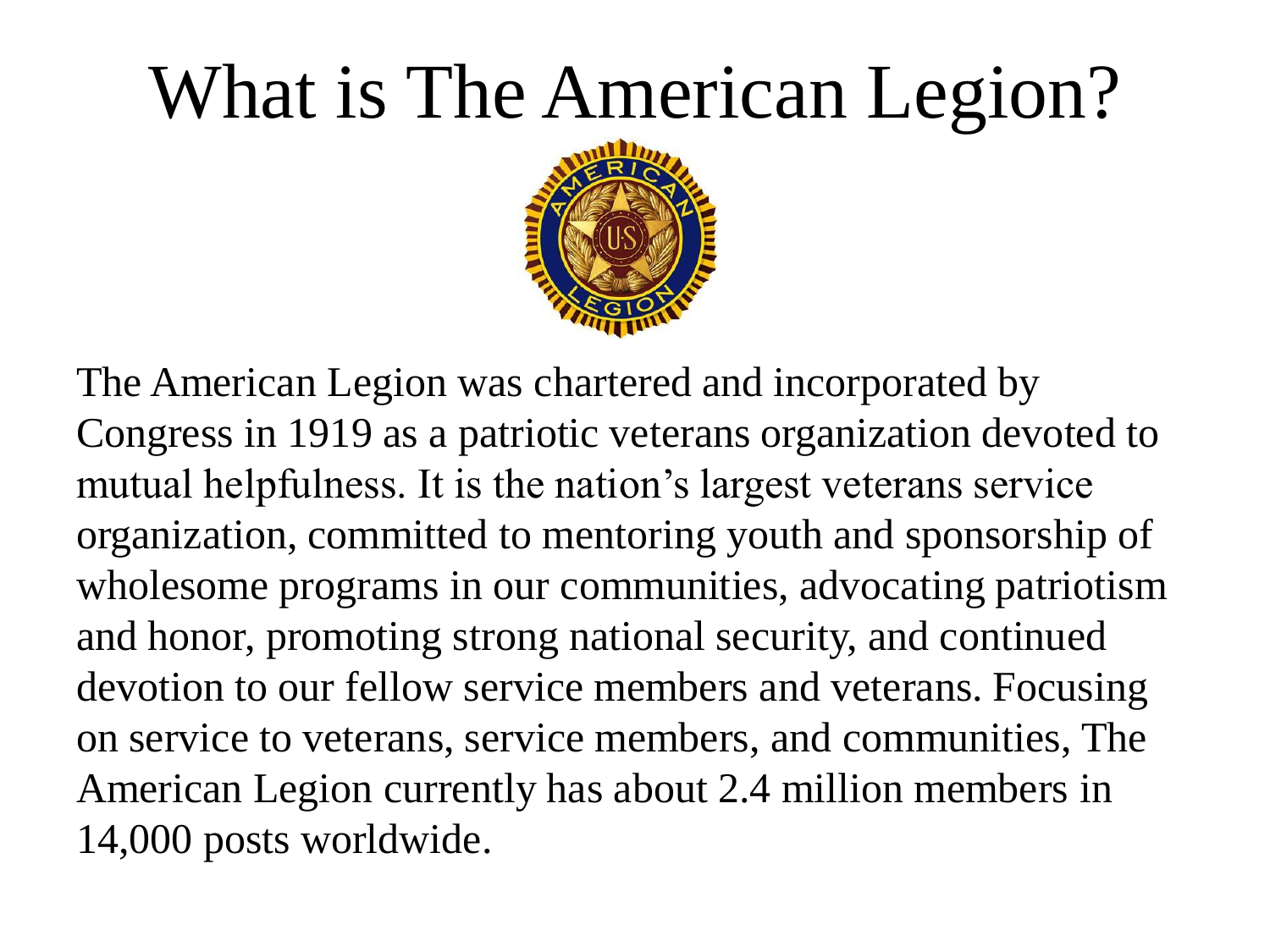# What about Southern Maryland American Legion Post 221?

One of 157 posts within the state of Maryland, we currently have 309 members. Our post also has an Auxiliary Unit, which assists us In furthering the goals of the national and state organizations as well as our local programs. Our local programs include:

- Color Guard
- Flag Disposal
- Flags for 1st Graders
- Boys State
- MD Day and Blessing of the Fleet Flag Ceremonies
- Student Service Learning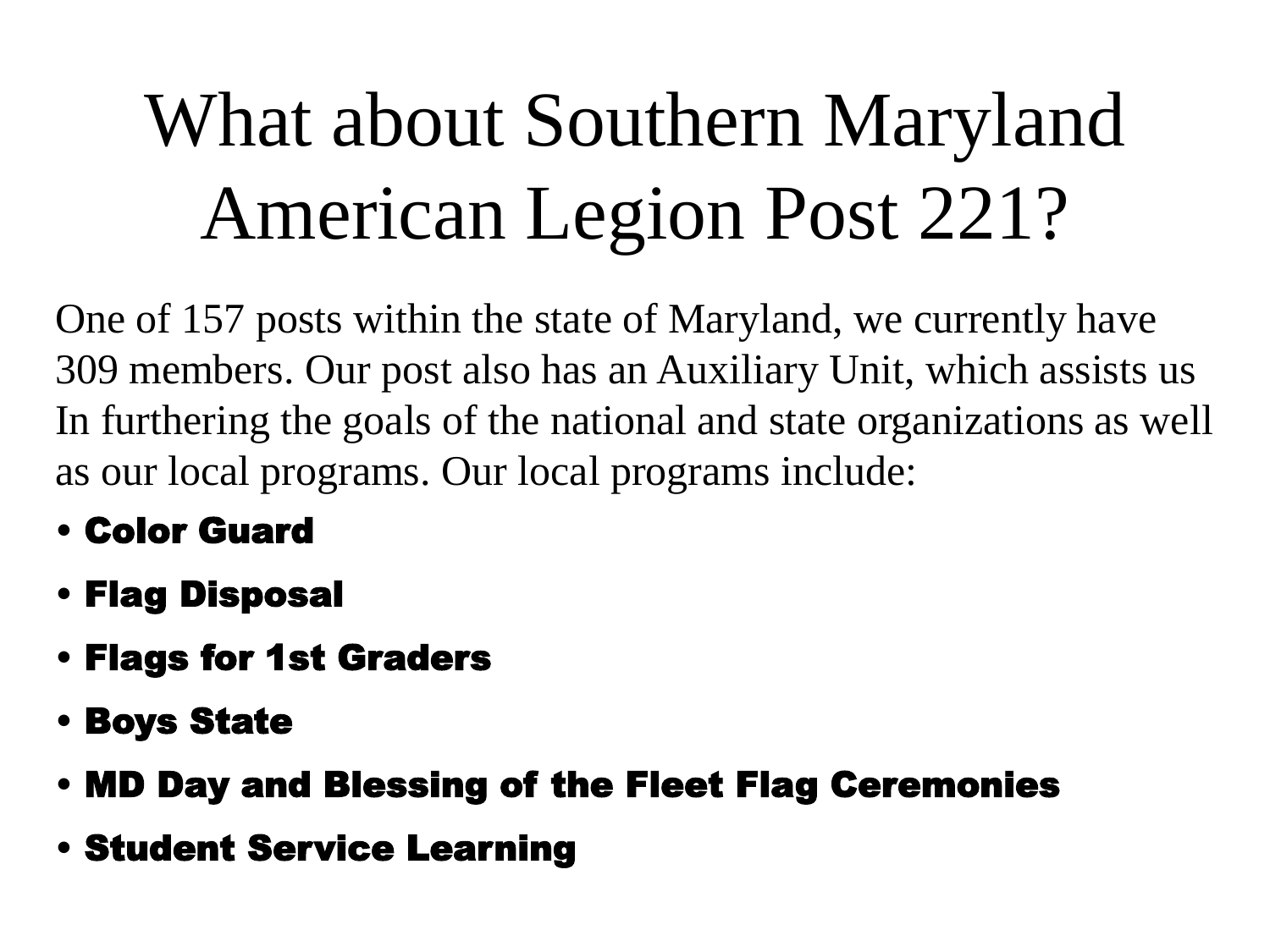## Auxiliary Unit 221 Programs

#### Americanism

•Focus on Flag Etiquette

•National Essay Contest for Grades 3 through 8

#### • Children and Youth

Children's Miracle Network

April is Children and Youth Month - Various Activities

#### • Community Service

Programs to create projects that make a difference in people's lives and affect not only individuals, but also entire communities

#### • Girl State Program

Open to High School Juniors; one week session in mid-June to learn the duties and responsibilities of citizenship

### • Membership

Campaign each year to renew and recruit members

### • Poppy

Memorial flower of the American legion Auxiliary; The national symbol of sacrifice; Proceeds help fund the Veteran's Rehabilitation Programs

### • Veterans Affairs and Rehabilitation

Volunteers assist our veterans; Ice Cream Social at Charlotte Hall Veterans Home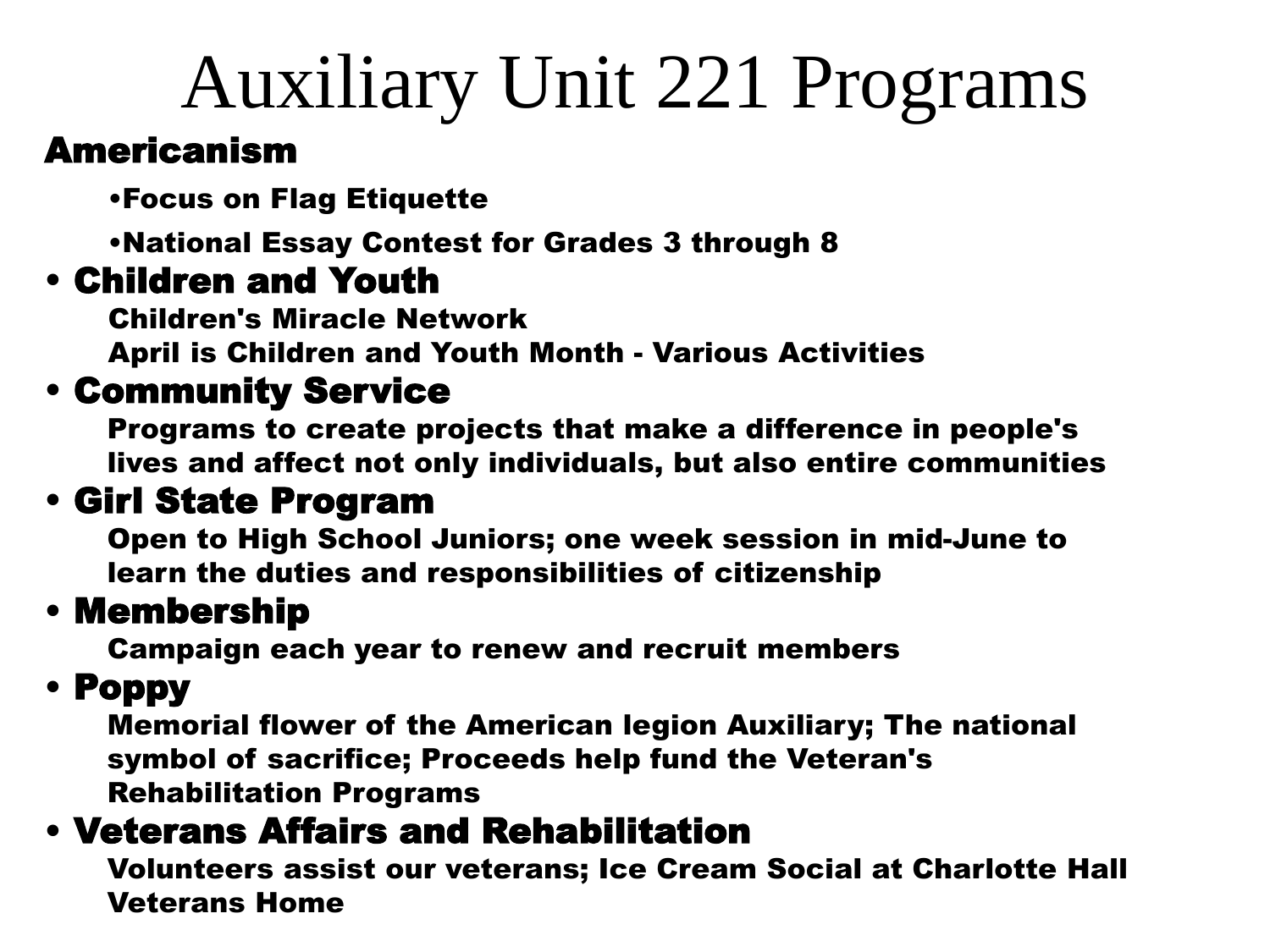### American Legion Post 221 Contact Info:

Post Office Box 98 21690 Colton's Point Road Avenue, MD 20609-0098 Phone (301) 769-4569; **[alpost221@netscape.net](mailto:alpost221@netscape.net)** Website: **<http://alpost221.webs.com/>**

> Michael F. Barbour Commander, AL Post 221

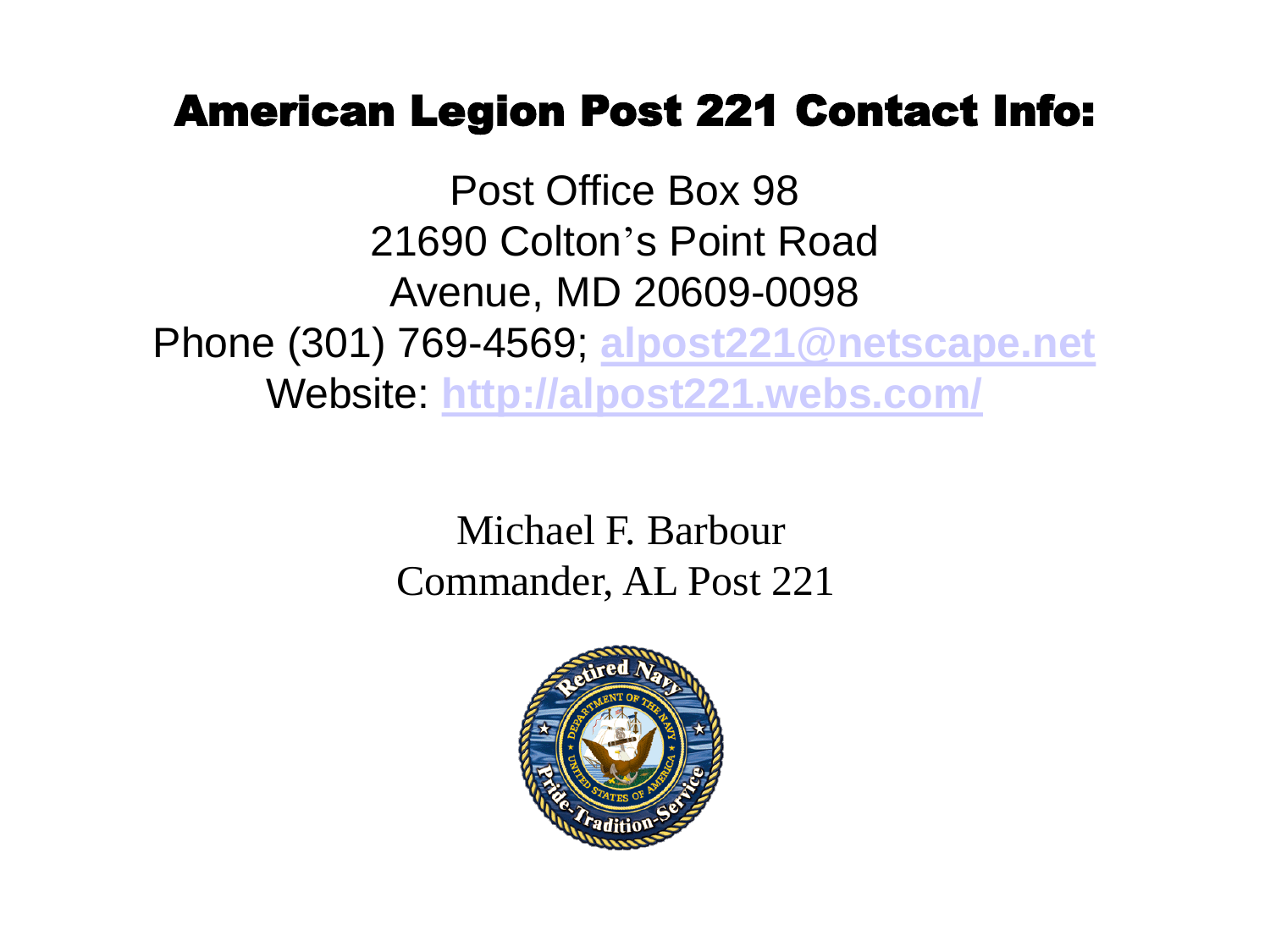## What is The Veterans of Foreign Wars?



The VFW traces its roots back to 1899 when veterans of the Spanish-American War (1898) and the Philippine Insurrection (1899-1902) founded local organizations to secure rights and benefits for their service: Many arrived home wounded or sick. There was no medical care or veterans' pension for them,and they were left to care for themselves.

In their misery, some of these veterans banded together and formed organizations with what would become known as the Veterans of Foreign Wars of the United States.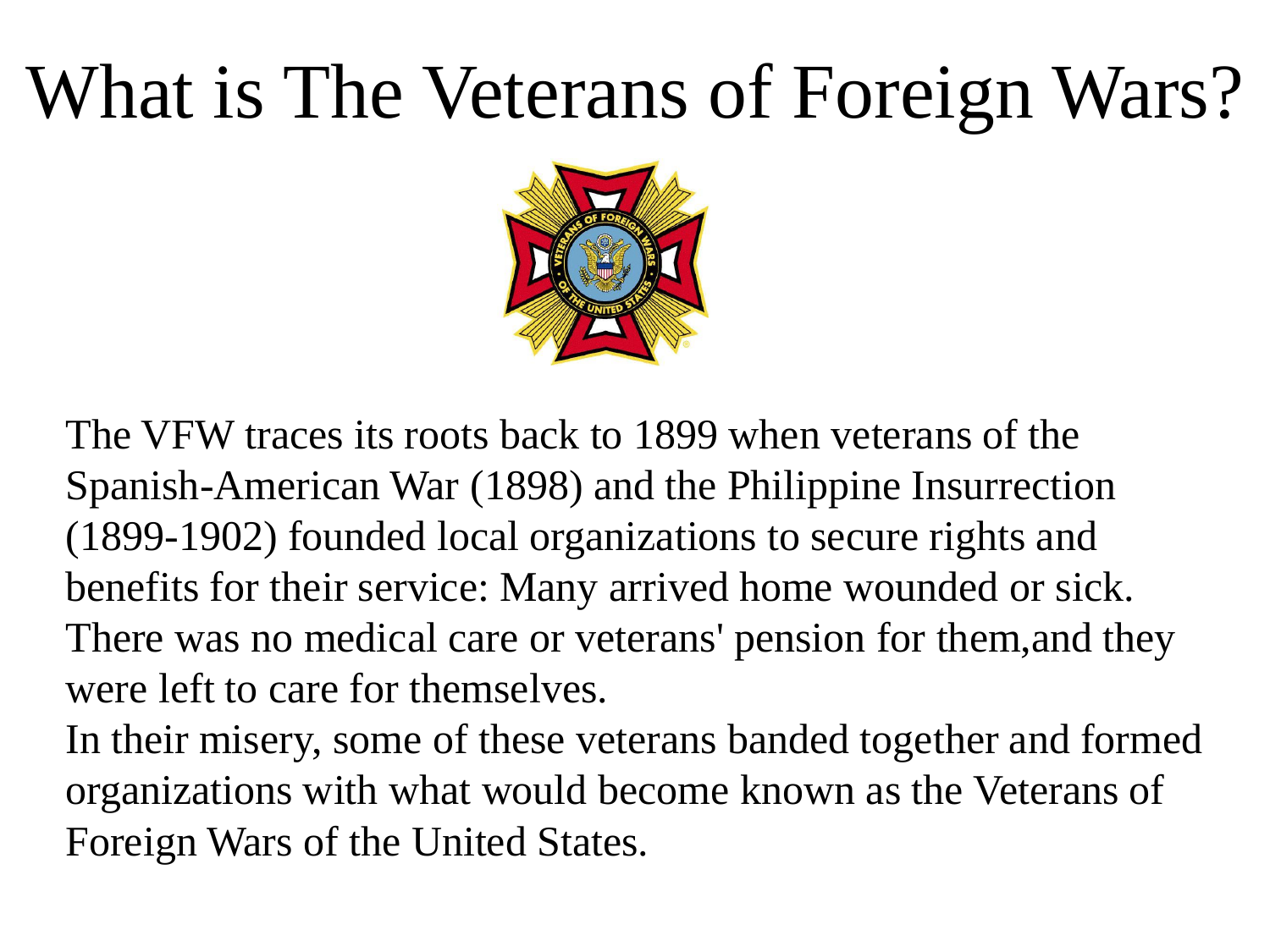### What is The Fleet Reserve Association?



FRA is a congressionally chartered, non-profit organization that represents the interests of the Sea Service community before the U.S. Congress. The Association is named after the Navy's program for personnel transferring to the Fleet Reserve or Fleet Marine Corps Reserve after 20 or more years of active duty, but less than 30 years for retirement purposes and its membership is comprised of current and former enlisted members of the U.S. Navy, Marine Corps, and Coast Guard.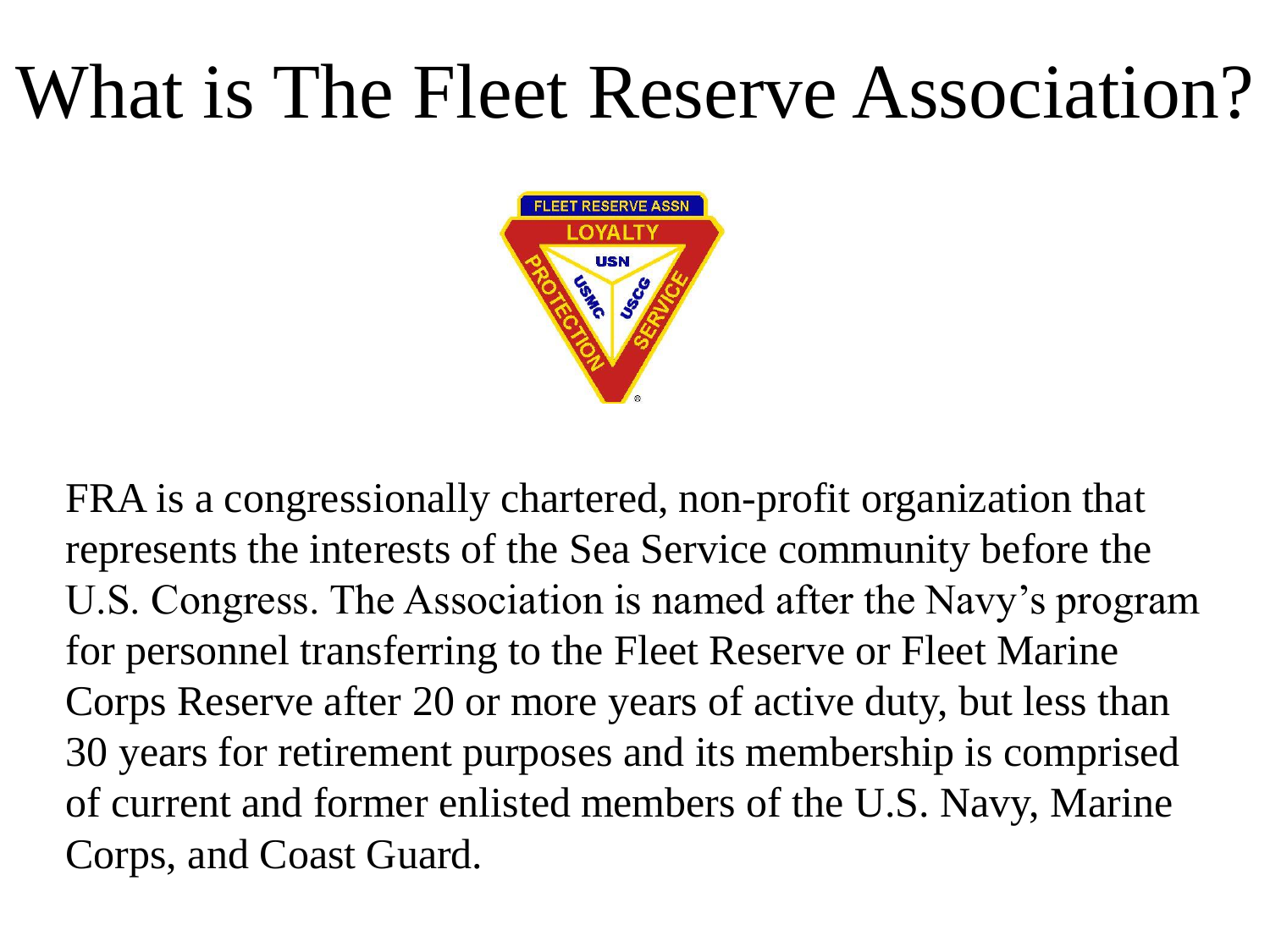# What is The Disabled American Veterans?



Since its founding more than 80 years ago, the Disabled American Veterans (DAV) has been dedicated to a single purpose: building better lives for America's disabled veterans and their families. Fidelity to that mission has required DAV to respond creatively and flexibly to changing and sometimes unpredictable challenges faced by its constituency. Whether disabled veterans have needed a voice on Capitol Hill, a nationwide service program, a transportation network or unique rehabilitation opportunities, DAV has focused its attention and resources to meet those needs.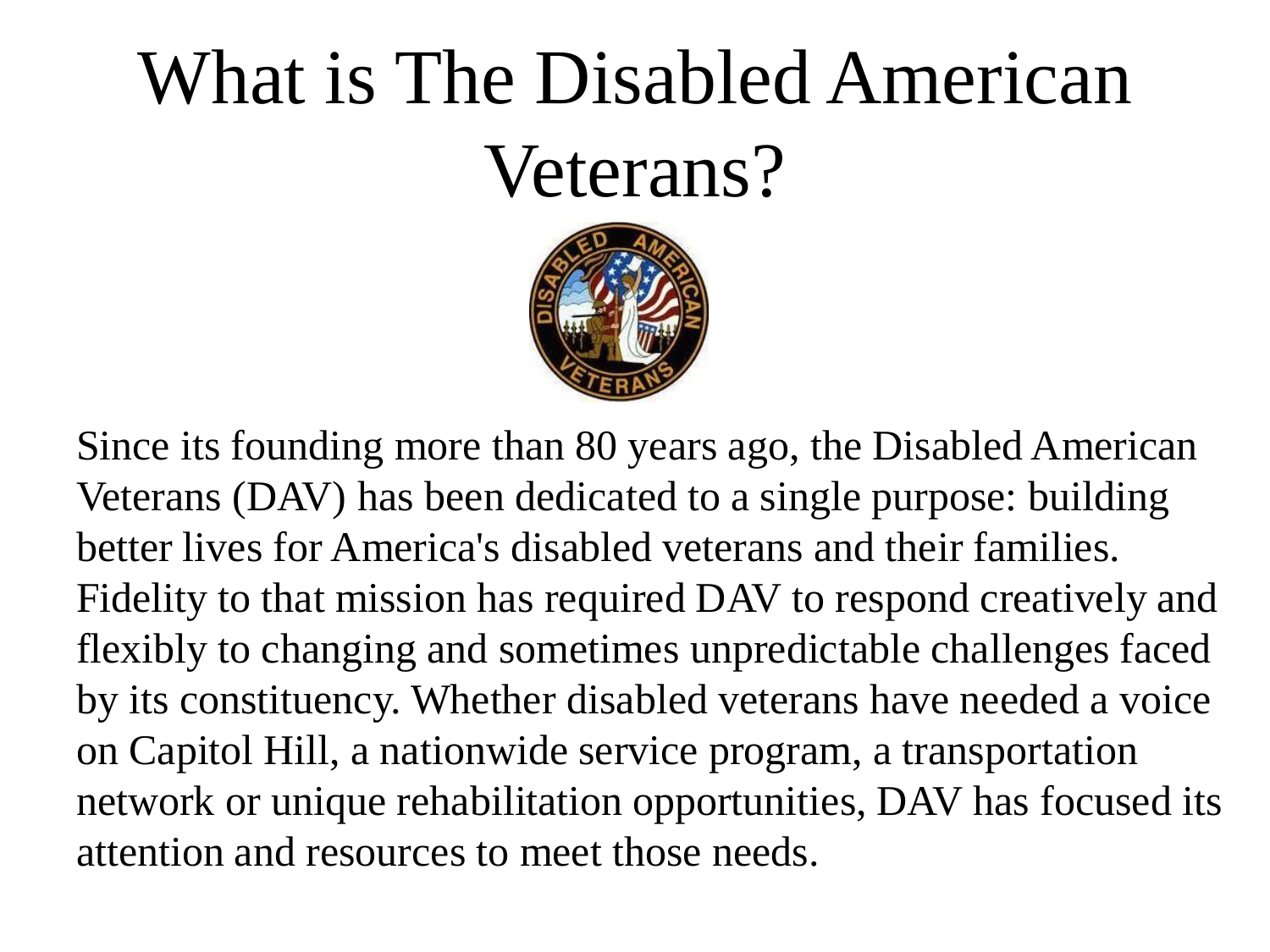### What is AMVETS?



As one of America's foremost veterans service organizations, AMVETS (or American Veterans) has a proud history of assisting veterans and sponsoring numerous programs that serve our country and its citizens.

This commitment to service traces its roots back to 1948, when AMVET National Service Officers (NSO) first began helping veterans of World War II to obtain the benefits promised them by the federal government.

*Note – The nearest AMVETS is in Waldorf; (301) 643-6218*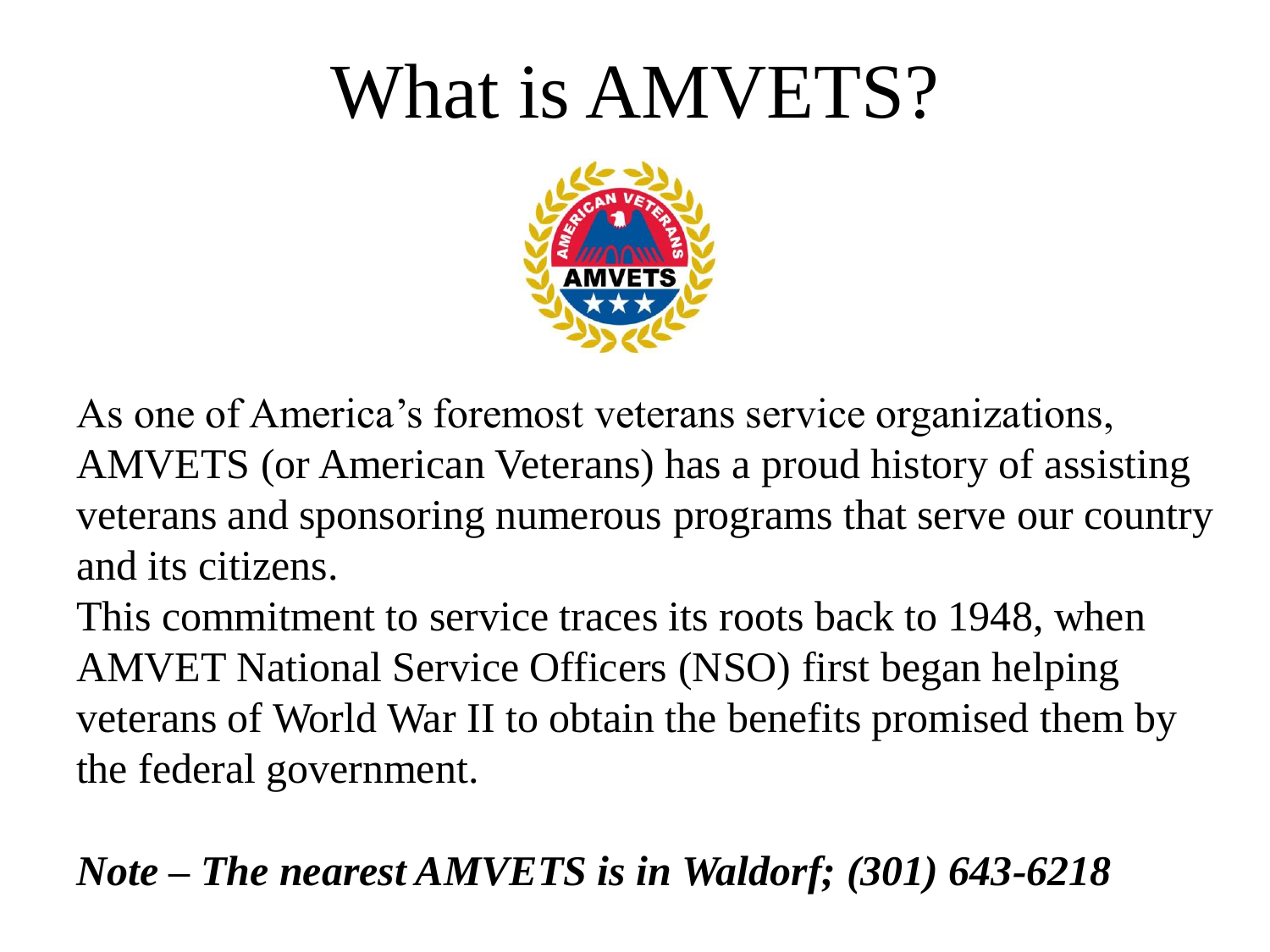# Eligibility to Join?

### **American Legion**:

 $\Box$  One day of honorable active service, during the designated war periods, in any one of the five military branches (Army, Marine Corps, Navy, Air Force, Coast Guard).

Membership eligibility dates include: Vietnam War (February 28, 1961 to May 7, 1975); Lebanon & Grenada (August 24, 1982, to July 31, 1984); Panama (December 20, 1989, to January 31, 1990) and Gulf War (August 2, 1990, to Cessation of Hostilities as Determined by The United States Government).

#### **VFW**:

 $\Box$ (1) U.S. Citizen or U.S. National (2) Honorable service in the Armed Forces of the United States (3) Service entitling the applicant to the award of a recognized campaign medal.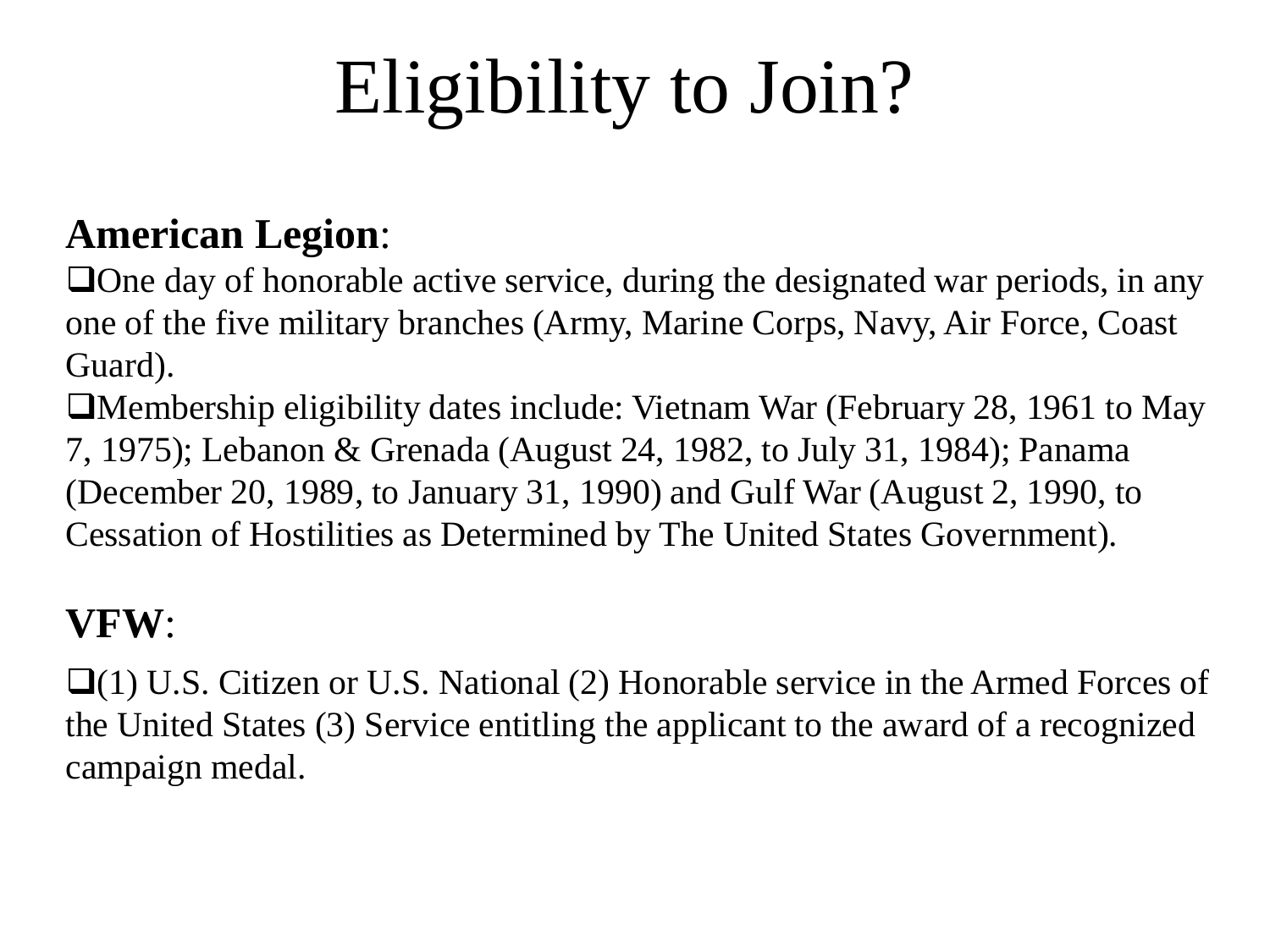# Eligibility to Join (Cont'd)?

### **FRA**:

Be a current or former enlisted member of the Navy, Marine Corps or Coast Guard.

### **DAV**:

Any man or woman, who was wounded, gassed, injured or disabled in the line of duty during time of war, while in the service of either the military or naval forces of the United States of America, and who has not been dishonorably discharged or separated from such service, or who may still be in active service in the armed forces of the United States of America is eligible for membership in the DAV.

### **AMVETS**:

You must have served in the Armed Forces of the United States since World War II OR you must be on Active Duty, honorably discharged or a current, active duty member.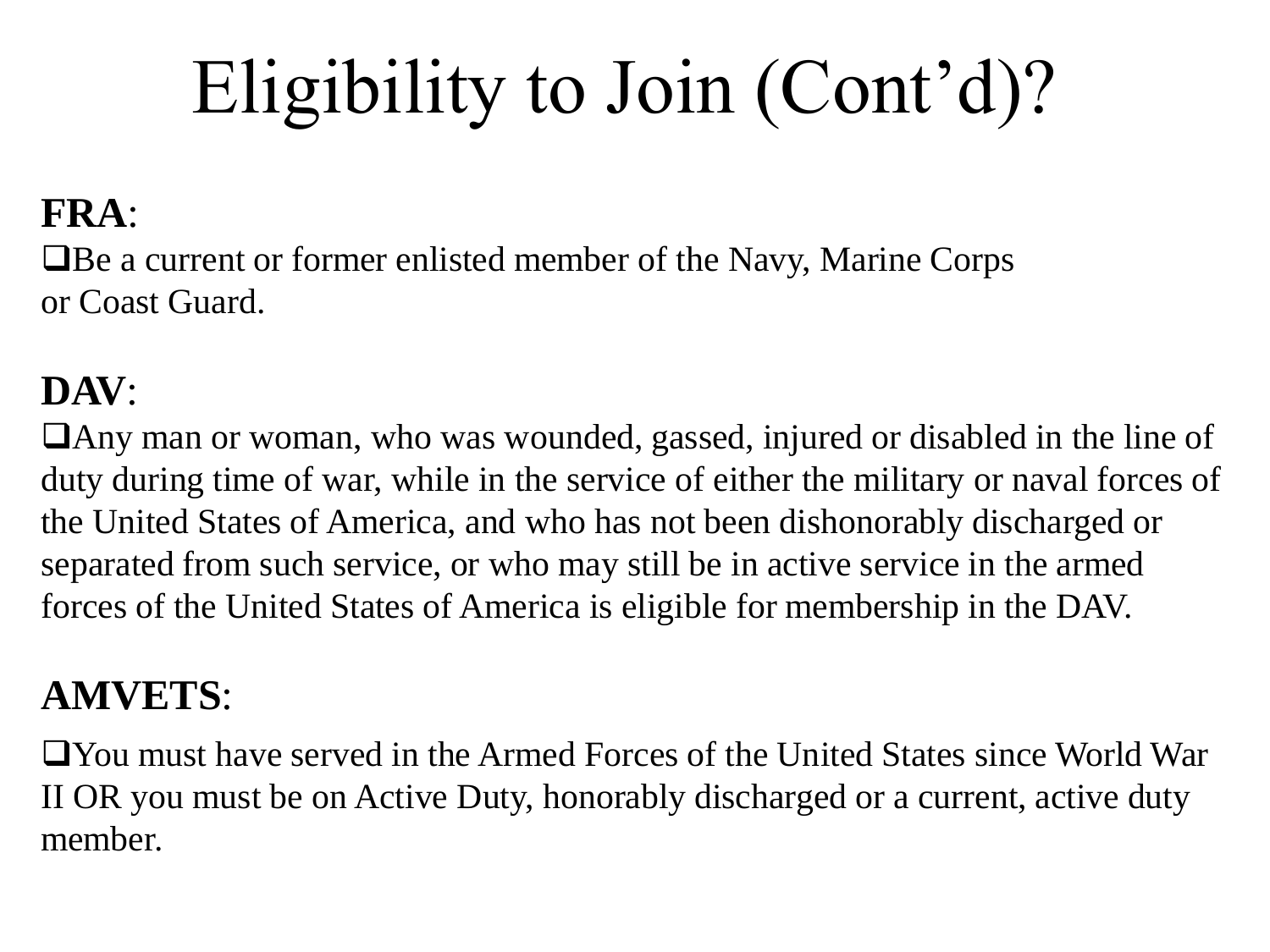# Other National Veterans Organizations

Military and Veterans Association listings can be found at: http://www.military.com/spouse/content/militarylife/military-resources/military-and-veteranassociations.html

Chartered Veterans Service Organizations listings can be found at:

https://www.nationalresourcedirectory.gov/other\_services\_ and\_resources/veterans\_service\_organizations/chartered\_v eterans\_service\_organizations